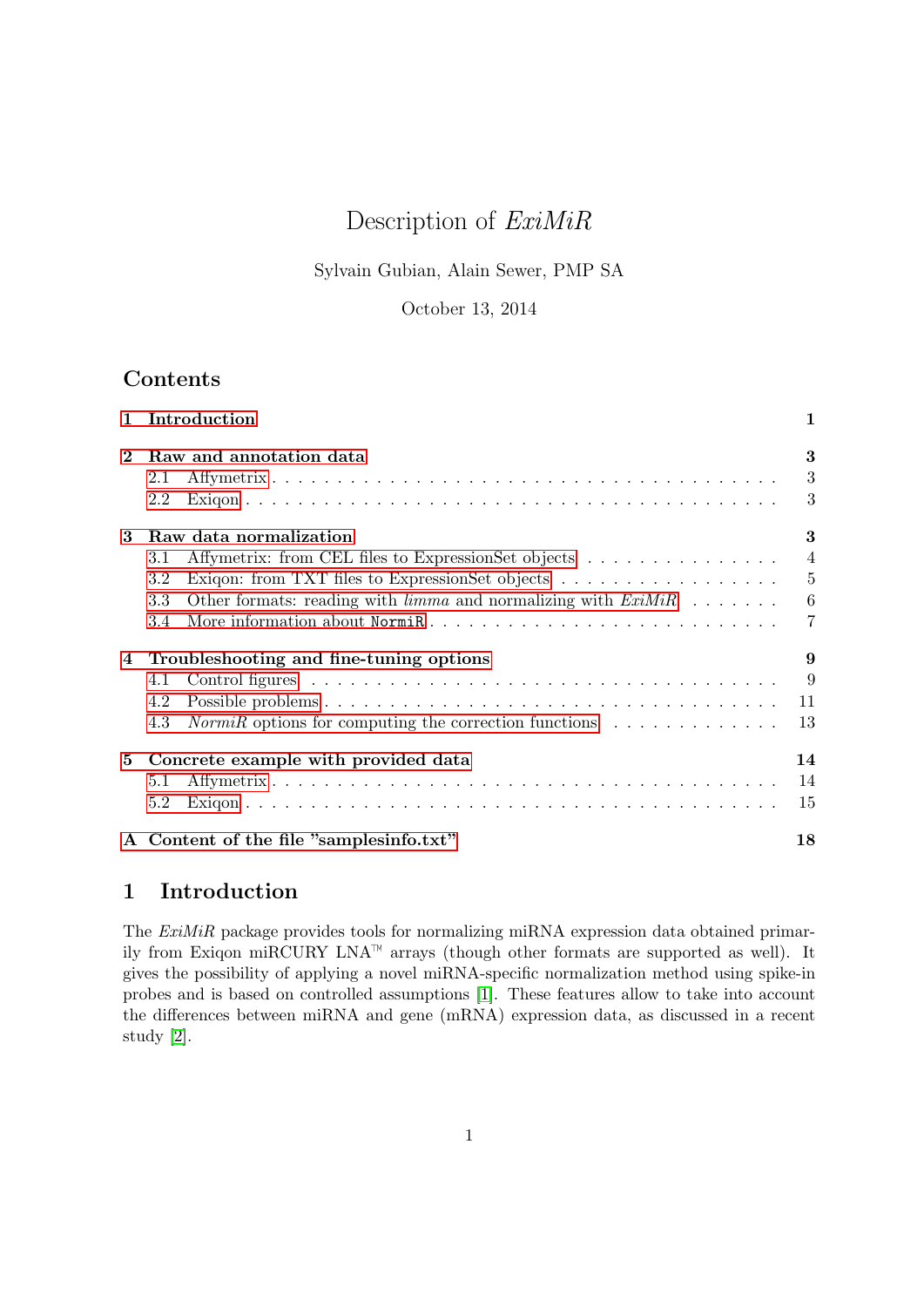

<span id="page-1-0"></span>Figure 1: Overview of the functions of the ExiMiR package (in blue).

 $ExiMiR$  is particularly suited for two-color microarray experiments using a common reference. In such cases the spike-in probe-based normalization method allows to treat the raw data as if they were coming from single-channel arrays, like Affymetrix<sup>®</sup> Genechip<sup>®</sup>. This is why the objects and functions in  $ExiMiR$  have been chosen to closely resemble those of the "single-color" affy package, while remaining compatible with those of the "two-color" limma package, as shown on Figure [1.](#page-1-0)

The latest versions of  $ExiMiR$  explicitly integrate the raw data objects from the *limma* package. Thus the spike-in probe-based normalization method can be applied to raw data formats other than Exiqon or Affymetrix, as long as suitable "spike-in probes" are provided.

Further features of ExiMiR include:

- reading raw data in the ImaGene® TXT format used for the Exiqon miRCURY LNA<sup>™</sup> arrays;
- allowing to update the array probe annotations to the latest [miRBase](http://www.mirbase.org) releases incorporated in the Exigon GAL files:
- $\bullet$  enabling a background correction adapted to the raw data format by wrapping the *limma* function backgroundCorrect;
- entering a user-defined set of appropriate probe IDs that can be used by the normalization method instead of the automatically selected spike-in probes;
- enabling to generate the same objects for summarized miRNA expression data after having applied the alternative normalization methods contained in both affy and limma packages.

This vignette shows how to process raw expression data obtained from the Affymetrix<sup>®</sup> Genechip<sup>®</sup> miRNA array (CEL and CDF files) in order to illustrate the similarities between  $ExiMiR$  and affy. An example with other raw data formats supported by  $limma$  is also discussed.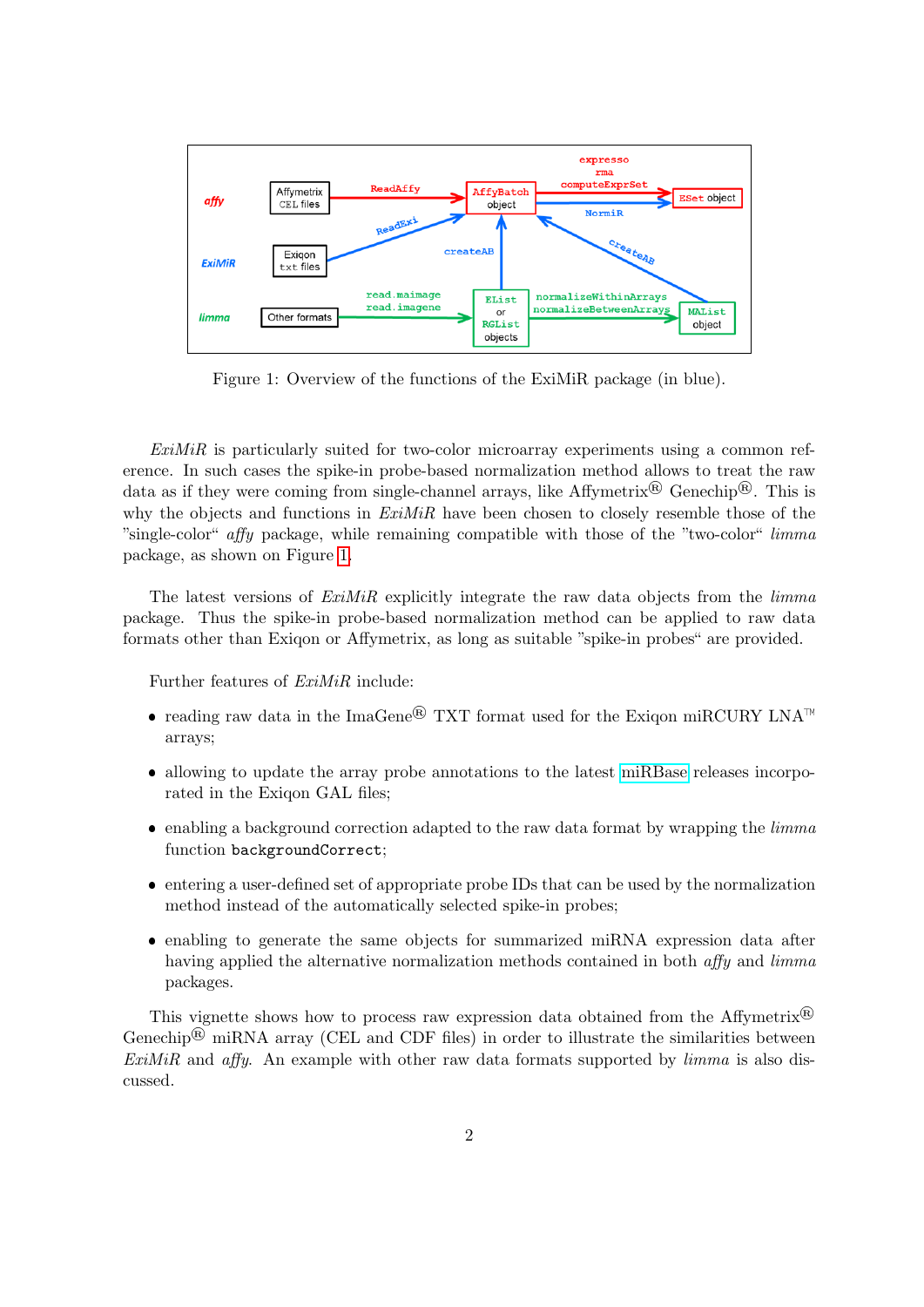## <span id="page-2-0"></span>2 Raw and annotation data

This section describes how to find r[a](#page-2-4)w and annotation data on which  $ExiMiR$  can be applied. <sup>a</sup> It covers both Affymetrix (CEL and CDF) and Exiqon/ImaGene (TXT and GAL) cases. If you have your own expression data in CEL or TXT formats, then you just need to complete them with the annotation files in CDF or GAL formats, respectively, as described below. Do no forget the appropriate samplesinfo.txt file for the Exiqon case. In case your raw data are neither in Affymetrix CEL nor in Exiqon/ImaGene TXT formats, then first read Subsection [3.3](#page-5-0) to see whether  $ExiMiR$  can be applied.

#### <span id="page-2-1"></span>2.1 Affymetrix

First create a directory Affymetrix in your file system. The GEO repository  $(\text{http://www.ncbi.nlm.nih.gov/geo/})$  contains several datasets using the Affymetrix miRNA-1.0 array. We choose the series [GSE19183](http://www.ncbi.nlm.nih.gov/geo/query/acc.cgi?acc=GSE19183) for which the raw data file GSE19183\_RAW.tar can be downloaded from this [URL.](http://www.ncbi.nlm.nih.gov/geosuppl/?acc=GSE19183) Extract the CEL files into the Affymetrix directory. As long as R can connect to the Bioconductor server [\(http://www.bioconductor.org/\)](http://www.bioconductor.org/), the annotation will be generated automatically by the affy package when reading the CEL files (see Subsection [3.1\)](#page-3-0). If this is not the case, you need to get and load the package  $minimal0cdf$ , which will create the appropriate annotation environment for the dataset GSE19183 in your R session.

#### <span id="page-2-2"></span>2.2 Exiqon

First create a directory Exiqon in your file system. The GEO series [GSE20122](http://www.ncbi.nlm.nih.gov/geo/query/acc.cgi?acc=GSE20122) contains a suitable raw data file GSE20122\_RAW.tar at the following [URL.](http://www.ncbi.nlm.nih.gov/geosuppl/?acc=GSE20122) After downloading it, extract and expand (gunzip) the enclosed raw data file in ImaGene TXT format into the Exiqon directory. Then download the corresponding annotation GAL file from the following [URL](http://shop.exiqon.com/annotations/download/gal_208200-A,208201-A,208202-A_lot31022-31022_hsa,mmu,rno-and-related-vira_from_mb160,miRPlus.gal) into the Exiqon directory as well. Finally, copy and paste the content of Appendix [A](#page-17-0) of this vignette into a TAB-separated text file called samplesinfo.txt and also located the Exiqon directory. This file is required by  $ExiMiR$  to match the raw data results from the Hy3 and Hy5 channels. <sup>[b](#page-2-5)</sup> It contains the names of all the TXT files in the experiment, organized in a table with one row for each array and two columns corresponding to the two channels Hy3 and Hy5. <sup>[c](#page-2-6)</sup> It is very similar to the file Targets.txt required by the *limma* package and is usually provided by Exiqon together with the raw data TXT files.

## <span id="page-2-3"></span>3 Raw data normalization

This section describes how to apply  $ExiMiR$  to normalize raw miRNA expression data obtained from the Affymetrix<sup>®</sup> miRNA Genechip<sup>®</sup> or from the Exigon miRCURY LNA<sup>™</sup> arrays. Under

<span id="page-2-4"></span><sup>&</sup>lt;sup>a</sup>N.B.: R objects corresponding to the raw and annotation data described in this section are provided by the ExiMiR package, see Section [5](#page-13-0)

<span id="page-2-5"></span><sup>&</sup>lt;sup>b</sup>In the Exiqon common reference experimental design, Hy3 and Hy5 are usually the samples and the reference channels, respectively.

<span id="page-2-6"></span><sup>&</sup>lt;sup>c</sup>For practical purposes only 12 of the 54 Hy3-Hy5 raw data filename pairs from the GEO series GSE20122 are listed in Appendix [A.](#page-17-0) Feel free to complete samplesinfo.txt with the 42 remaining ones if you want to be exhaustive!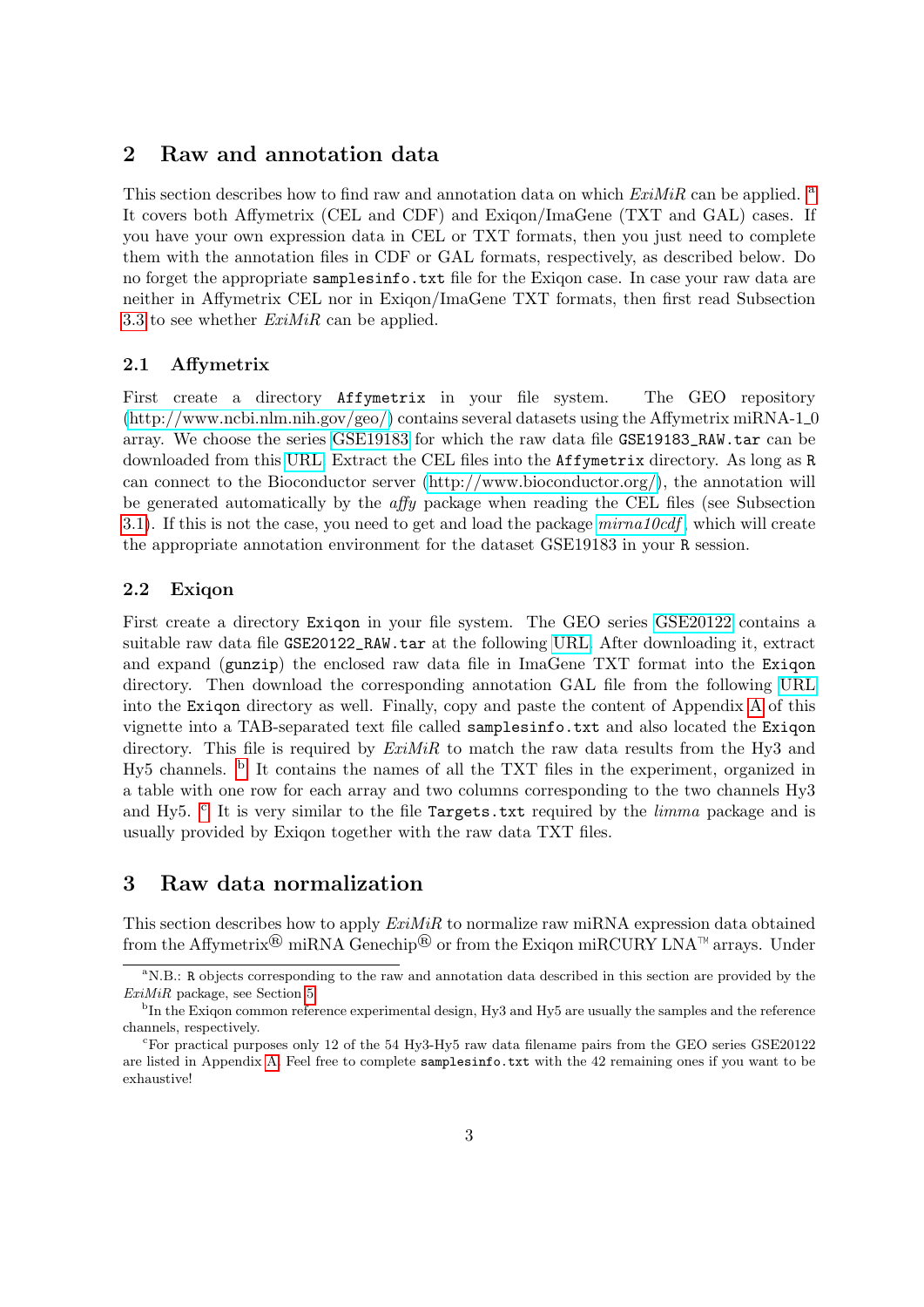specific conditions, this is also possible for other raw data formats (see Subsection [3.3\)](#page-5-0). Notice that although these descriptions are generic, some of the filenames given in the command-line examples might differ from case to case (e.g. GAL filenames). Begin by launching an R session at the same level as the Affymetrix and Exiqon directories created in Section [2.](#page-2-0)

### <span id="page-3-0"></span>3.1 Affymetrix: from CEL files to ExpressionSet objects

You don't need to run the following three commands if your R installation can connect the Bioconductor server [\(http://www.bioconductor.org/\)](http://www.bioconductor.org/).

The array annotation environment is created by loading the  $mirna10cdf$  package:

R> library(mirna10cdf)

Using the makecdfenv package, the above corresponds to the following two commands

```
R> library(makecdfenv)
R> cdfenv <- make.cdf.env(cdf.path='Affymetrix', filename='miRNA-1_0.CDF')
```
provided that the CDF file miRNA-1\_0.CDF (formerly downloadable from the Affymetrix website) is located in the Affymetrix folder.

Loa[d](#page-3-1) the CEL file raw data into an AffyBatch object using the *affy* package:  $\frac{d}{dx}$ 

```
R> library(affy)
R> abatch <- ReadAffy(cdfname='cdfenv', celfile.path='Affymetrix')
```
Raw data normalization is directly applied on abatch to create an ExpressionSet object. For instanc[e](#page-3-2): <sup>e</sup>

```
R> eset.rma <- expresso(abatch, bgcorrect.method='rma',
                                normalize.method='quantiles',
                                pmcorrect.method='pmonly',
                                summary.method='medianpolish')
```
As an alternative to the above RMA quantile normalization validated for gene (mRNA) ex-pression [\[3\]](#page-16-2), the spike-in probe-based method implemented in the  $ExiMiR$  function Norming might give better results for miRNA expression data [\[1,](#page-16-0) [2\]](#page-16-1):

```
R> library(ExiMiR)
R> eset.spike <- NormiR(abatch, bgcorrect.method='rma',
                                normalize.method='spikein',
                                pmcorrect.method='pmonly',
                                summary.method='medianpolish')
```
<span id="page-3-1"></span><sup>&</sup>lt;sup>d</sup> Drop the argument cdf.name='cdfenv' if the environment cdfenv has not been defined previously with make.cdf.env.

<span id="page-3-2"></span>eThis is equivalent to eset.rma <- rma(abatch).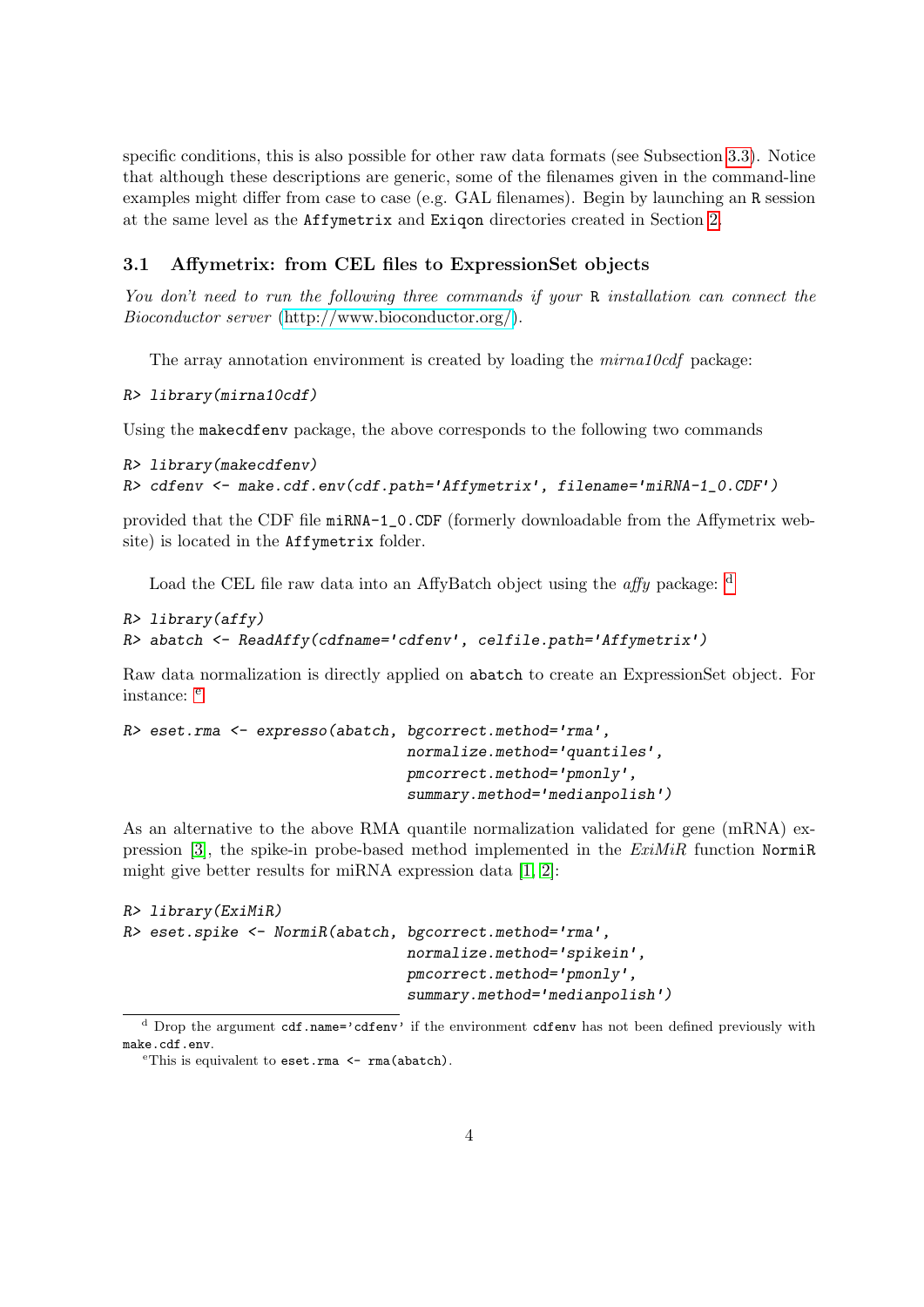For the GSE19183 dataset, the assumptions allowing the application of the NormiR spike-in probe-based normalization are not satisfied and a default median normalization is performed instead. Section [4](#page-8-0) describes this safeguarding strategy and the options allowing to deal with problematic cases. If the NormiR assumptions are satisfied, a series of control figures are generated. Their description is given in Section [4.1](#page-8-1) below.

#### <span id="page-4-0"></span>3.2 Exiqon: from TXT files to ExpressionSet objects

First load the ExiMiR package:

#### R> library(ExiMiR)

Then create the array annotation environment using the GAL file and the make.gal.env function:

```
R> make.gal.env(galname='galenv', gal.path='Exiqon')
```
Read the raw data TXT [f](#page-4-1)iles into an AffyBatch object using the ReadExi function: <sup>f</sup>

```
R> ebatch <- ReadExi(galname='galenv', txtfile.path='Exiqon')
```
Similarly to the Affymetrix case in Subsection [3.1,](#page-3-0) the raw data normalization is applied on ebatch to create an ExpressionSet object. For instance the RMA quantile normalization from the *affy* package [\[3\]](#page-16-2), using the option bg.correct=FALSE, as recommended by a recent study[\[4\]](#page-16-3): [g](#page-4-2)

```
R> eset.rma <- NormiR(ebatch, bg.correct=FALSE,
                              normalize.method='quantile',
                              summary.method='medianpolish')
```
However, the assumptions for applying the quantile normalization are not guaranteed to be satisfied in the case of miRNA expression data  $[1, 2]$  $[1, 2]$ . It might be better to use the spike-in probe-based method from ExiMiR:

```
R> eset.spike <- NormiR(ebatch, bg.correct=FALSE,
                                normalize.method='spikein',
                                summary.method='medianpolish')
```
If all the assumptions underlying the application of the NormiR spike-in probe-based normalization are satisfied, a series of control figures are generated, which will be explained in Subsection [4.1.](#page-8-1) If one or more assumptions are not met, then the median normalization is applied instead. However,  $ExiMiR$  offers several options to deal with such situations and still allow the application of the spike-in probe-based method, as explained in Subsections [4.2](#page-10-0) and [4.3.](#page-12-0)

<span id="page-4-1"></span>f ReadExi stores the dual-channel foreground and background intensity data as follows: the foreground data matrix of the Hy3 channel (second column of samplesinfo.txt) and the foreground data matrix of the Hy5 channel (third column of samplesinfo.txt) are concatenated and stored in the exprs slot of the resulting AffyBatch object. The same goes for the background data in the se.exprs slot.

<span id="page-4-2"></span> $F$ This command is not equivalent to eset.rma <- rma(ebatch,background=FALSE) because NormiR applies the quantile normalization separately on the data from the Hy3 and Hy5 channels (which have been concatenated in ebatch by ReadExi) while rma mixes the data from two channels.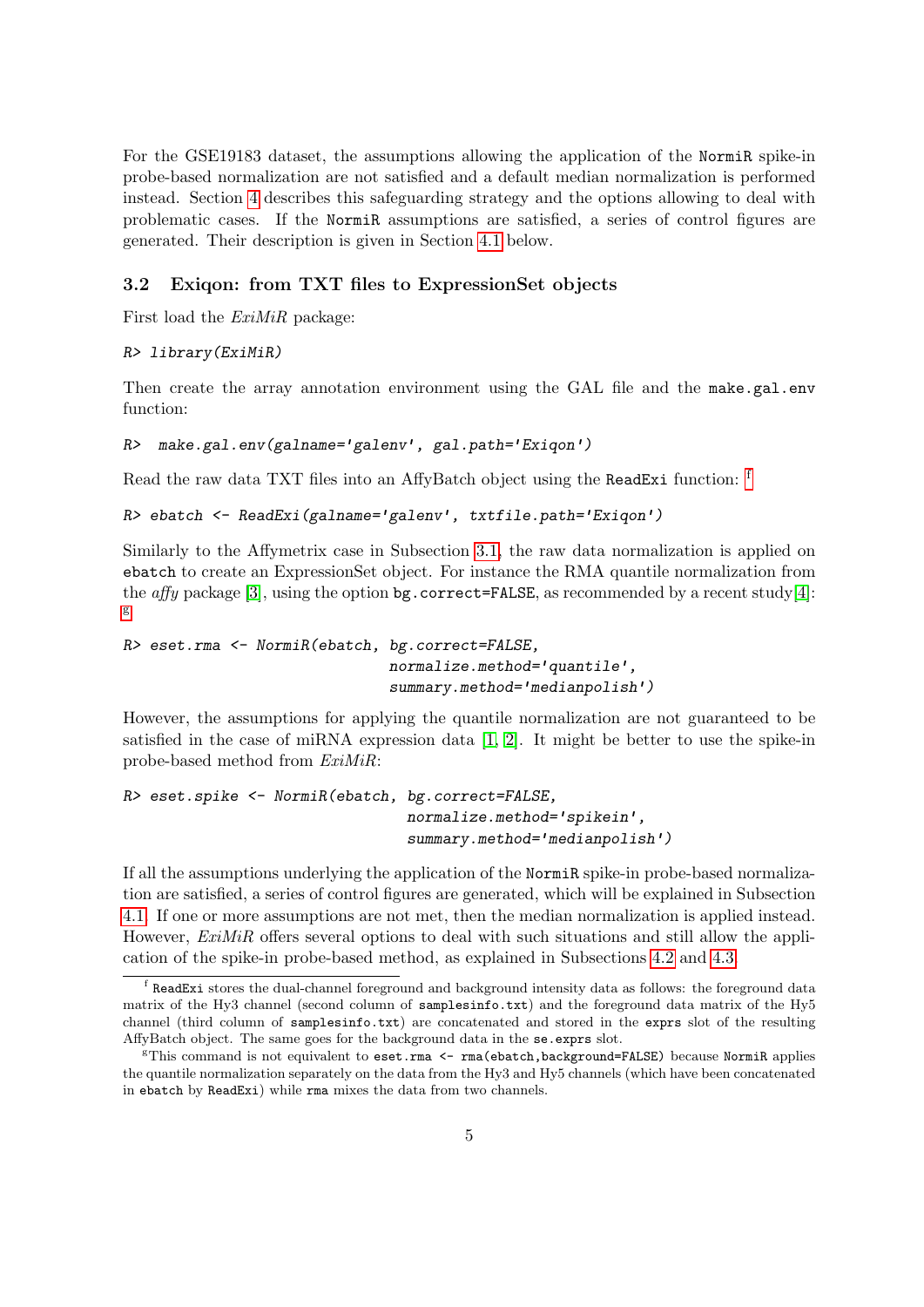#### <span id="page-5-0"></span>3.3 Other formats: reading with  $\lim_{m \to \infty}$  and normalizing with  $ExiMiR$

The approach consists in reading the raw data using the limma package and then transforming the result into an AffyBatch object using the function creatAB, as illustrated on Figure [1.](#page-1-0) Therefore the conditions for applying  $ExiMiR$  on other raw data forms are (1) the ability to load the raw data into *limma* objects (EList or RGList), and (2) the availability of probe sets that can be used as "spike-in probes" during normalization. The parameter probeset.list of the function NormiR allows to select the IDs of such "spike-in probes" for running the normalization method, as long as they satisfy its underlying assumptions (see Subsections [4.1](#page-8-1) and [4.3\)](#page-12-0).

As a toy example, this approach is applied on the Exiqon raw data from Subsection [3.2,](#page-4-0) which satisfy the two conditions discussed above. You will need to set the parameters of the function read.maimage according to your particular case (see Chapter 4 of the [limma](#page-0-1) User's [Guide](#page-0-1) for more details).

First create the Targets.txt file in the Exigon directory. In our case this consists simply in replacing the header line of the file samplesinfo.txt by "FileName  $Cy3$   $Cy5$ " (TABseparated) and saving the result as Targets.txt. Then proceed by reading the raw data and annotating the probe sets using the available GAL file:

```
R> library(limma)
R> targets <- readTargets(path='Exiqon')
R> RGList <- read.maimages(targets[,c('Cy3','Cy5')], source='imagene', path='Exiqon')
R> RGList$genes <- readGAL(path='Exiqon')
R> RGList$printer <- getLayout(RGList$genes) # optional
```
The last line enables plotting the spatial distributions of the intensities of the arrays using the image method of the AffyBatch object created below. Running getLayout is not always possible (see Section 4.7 of of the limma [User's Guide\)](#page-0-1) and not needed for the spike-in probebased normalization. The AffyBatch object is created using the function createAB of the  $ExiMiR$  package:  $<sup>h</sup>$  $<sup>h</sup>$  $<sup>h</sup>$ </sup>

```
R> library(ExiMiR)
R> obatch <- createAB(RGList)
```
Next the "spike-in probes" used for normalization must be specified. In our toy example they will consist in a subset of the available annotated spike-in probe sets, excluding spike\_control\_f. Other choices are possible, as long as NormiR can be run (see Subsections [4.1](#page-8-1) and [4.3\)](#page-12-0). The raw data normalization is then performed similarly as above (see Subsection [3.2\)](#page-4-0):

```
R> spikein.all <- grep('^spike', featureNames(obatch), value=TRUE)
R> spikein.subset <- setdiff(spikein.all, 'spike_control_f')
R> eset.spike <- NormiR(obatch, bg.correct=FALSE,
                                normalize.method='spikein',
                                normalize.param=list(probeset.list=spikein.subset),
                                summary.method='medianpolish')
```
<span id="page-5-1"></span><sup>&</sup>lt;sup>h</sup> createAB stores dual-channel foreground and background intensity data in the same way as ReadExi, see footenote [f](#page-4-1) in Subsection [3.2.](#page-4-0)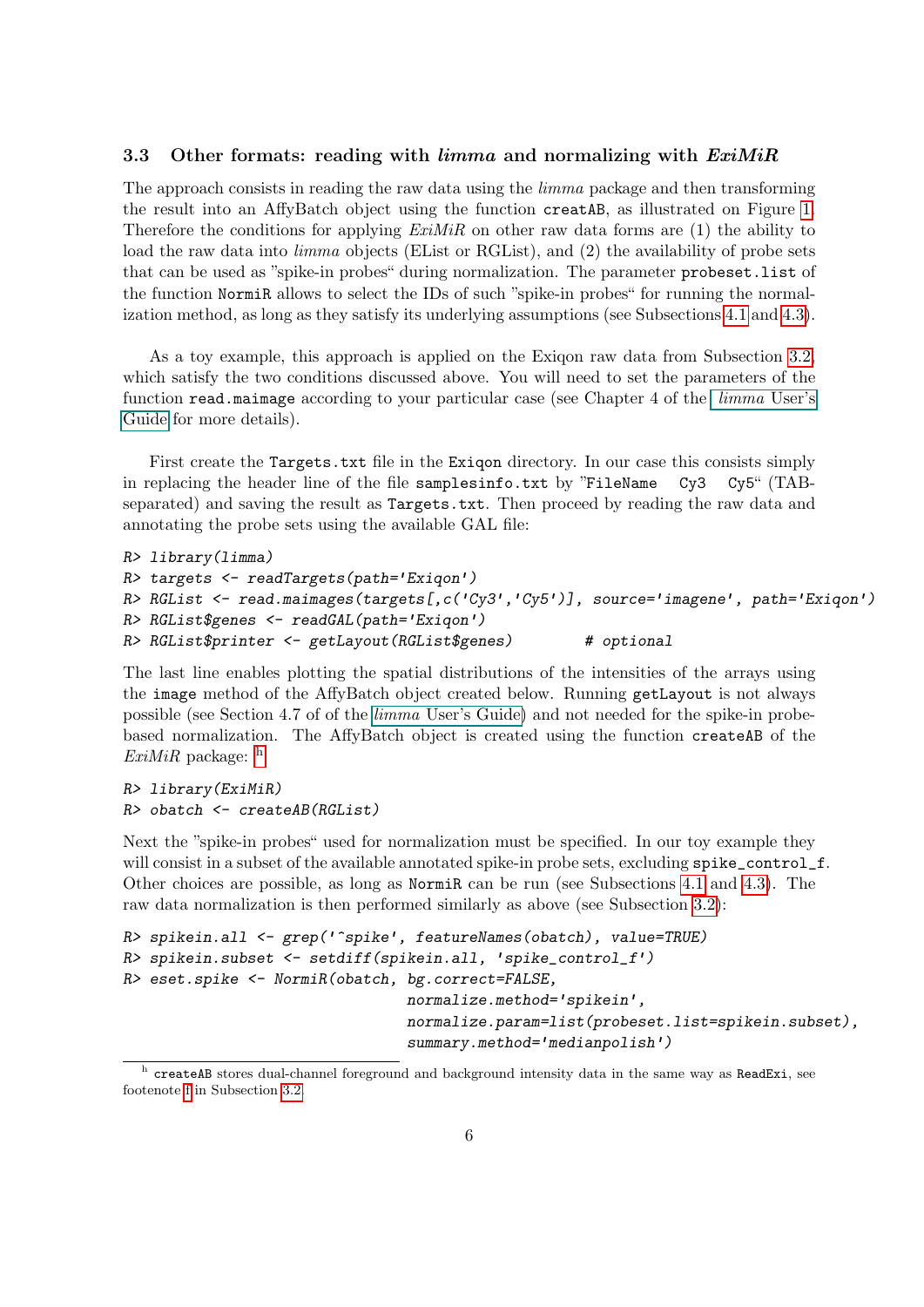The comments made after the execution of NormiR at the end of the previous subsection remain valid in the present case.

#### <span id="page-6-0"></span>3.4 More information about NormiR

This paragraph provides additional information about the NormiR function and can be skipped on first reading.

The function NormiR has been designed to closely resemble the expresso function of the affy package. Therefore their usages are very similar (see Section 3.3.1 of the affy [vignette\)](http://www.bioconductor.org/packages/release/bioc/vignettes/affy/inst/doc/affy.pdf):

```
ESet <- NormiR(AffyBatch,
             # background correction
               bg.correct=TRUE,
               bgcorrect.method='auto',
               bgcorrect.param=list(),
             # normalization
               normalize=TRUE,
               normalize.method='spikein',
               normalize.param=list(),
             # PM correction (enabled only when MM-values are available)
               pmcorrect.method='pmonly',
               pmcorrect.param=list(),
             # summarization
               summary.method='medianpolish',
               summary.param=list(),
             # miscellaneous
               verbose=TRUE
               ...)
```
The methods proposed by NormiR for the first step of background correction are provided by the affy or limma packages, depending on whether the input AffyBatch object has been created with ReadAffy or ReadExi/createAB, respectively. The  $ExIMiR$  function NormiR.bgcorrect.methods lists the available methods, as for instance in the case of the AffyBatch objects defined in Subsections [3.1](#page-3-0) and [3.2:](#page-4-0)

```
R> NormiR.bgcorrect.methods(abatch)
[1] "bg.correct" "mas" "none" "rma"
R> NormiR.bgcorrect.methods(ebatch)
[1] "edwards" "half" "minimum" "movingmin" "none" "normexp" ...
```
The limma background correction methods requiring background intensity values are provided the suitable input data, automatically extracted from the AffyBatch object previously created w[i](#page-6-1)th ReadExi/creatAB. <sup>i</sup> Therefore, applying for instance the normexp background correction on the ebatch AffyBatch object is straightforward with NormiR:

<span id="page-6-1"></span> $\mathrm{h}$  The way ReadExi and creatAB store dual-channel foreground and background intensity data in an AffyBatch object has been described above, see Footnote [f.](#page-4-1)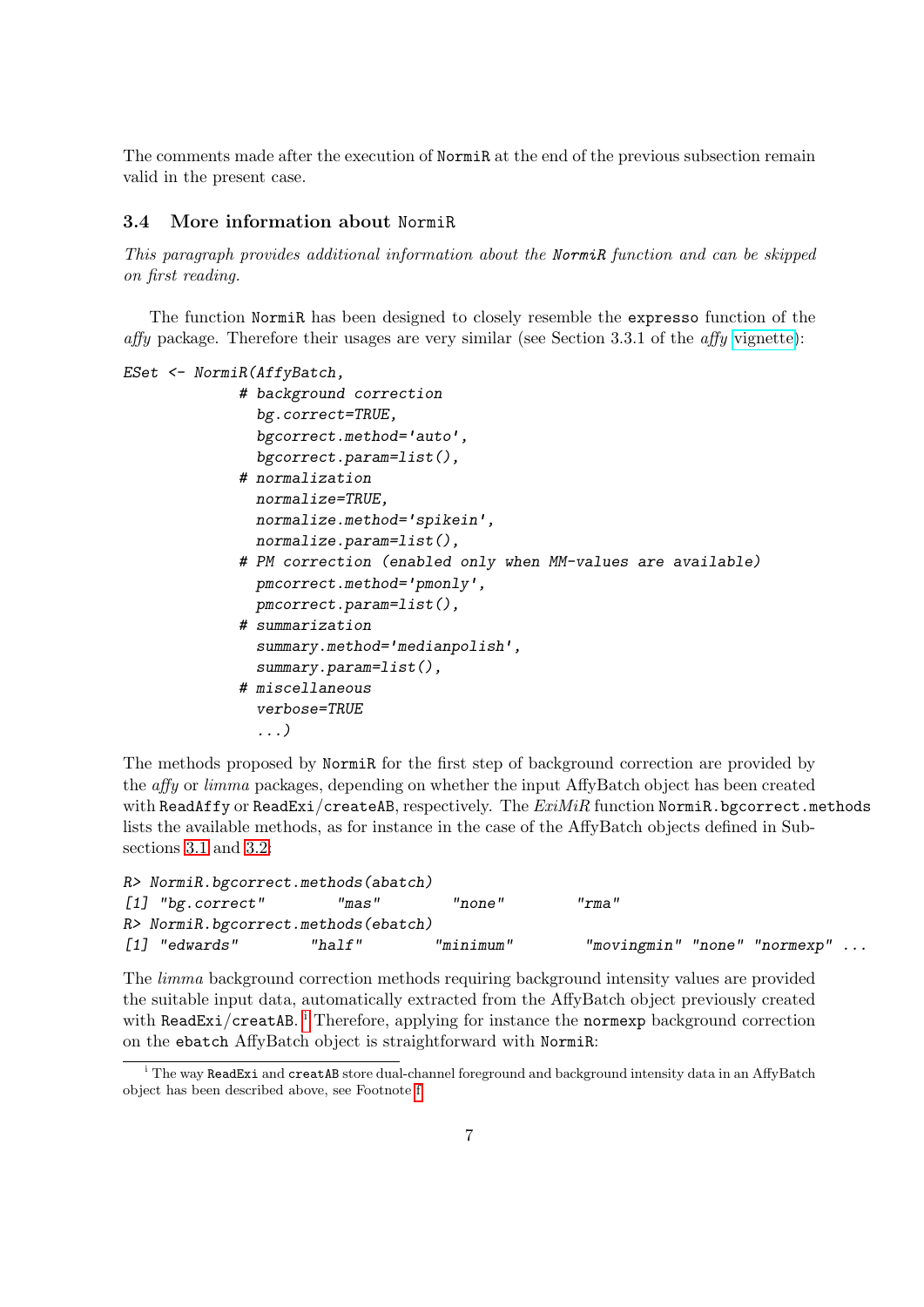```
R> eset.spike <- NormiR(ebatch, bgcorrect.method='normexp'
                                bgcorrect.param=list(offset=50),
                                normalize.method='spikein',
                                summary.method='medianpolish')
```
For the next step of normalization, the methods are independent of the AffyBatch objects and explicitly enumerated by the  $ExiMiR$  function NormiR.normalize.methods:

| $R$ > NormiR.normalize.methods() |          |        |            |           |
|----------------------------------|----------|--------|------------|-----------|
| [1] "mean"                       | "median" | "none" | "quantile" | "spikein" |

As explained above (see Footnote [g\)](#page-4-2), the quantile normalization quantile treats separately the two channels in case of dual-channel raw data processed by ReadExi or creatAB. When the spike-in probe-based normalization spikein is chosen, NormiR automatically detects the spikein probes, based on the Affymetrix or Exiqon annotations. If this detection is not successful or if you want to use your own selection of "spike-in probes", the parameter probeset.list in NormiR allows to enter the appropriate list of probe set IDs (see also Subsection [4.3\)](#page-12-0). More generally, all the NormiR parameters enabling fine-tuning of the spike-in probe-based normalization spikein are provided as a list with their default values by the function NormiR.spikein.params. You can modify this list and submit it to NormiR using the parameter normalize.param. <sup>[j](#page-7-0)</sup> This constitutes the starting point for controlling the execution of NormiR (see Section [4](#page-8-0) for details). For instance, using the subset of spike-in probes spikein.subset defined in Subsection [3.3:](#page-5-0)

```
R> NormiR.spikein.params()
R> spikein.params <- list(probeset.list=spikein.subset,
                          loess.span=0.6,
                          force.zero=TRUE)
R> eset.spike <- NormiR(ebatch, bgcorrect.method='normexp'
                                bgcorrect.param=list(offset=50),
                                normalize.method='spikein',
                                normalize.param=spikein.params,
                                summary.method='medianpolish')
```
The next step of PM correction is enabled only when the CDF environment provides values for the MM probes in the AffyBatch object, which is not the case of the Exiqon data considered here.

The last step is the probe summarization, for which NormiR proposes the methods of the  $affy$ package:

| R> NormiR.summary.methods() |                 |          |       |                |             |  |  |
|-----------------------------|-----------------|----------|-------|----------------|-------------|--|--|
|                             | $[1]$ "avgdiff" | "liwong" | "mas" | "medianpolish" | "playerout" |  |  |

Actually, NormiR is a wrapper for three lower-level functions, which all accept the corresponding NormiR parameters. Therefore the previous NormiR command is equivalent to:

<span id="page-7-0"></span><sup>&</sup>lt;sup>j</sup> Due to compatibility constraints with older versions of NormiR, the normalization parameters provided by NormiR.spikein.params are also adjustable as explicit NormiR arguments, for instance NormiR(ebatch, normalize.method='spikein', normalize.param=list(figures.show=FALSE)) is equivalent to NormiR(ebatch, method='spikein', figures.show=FALSE).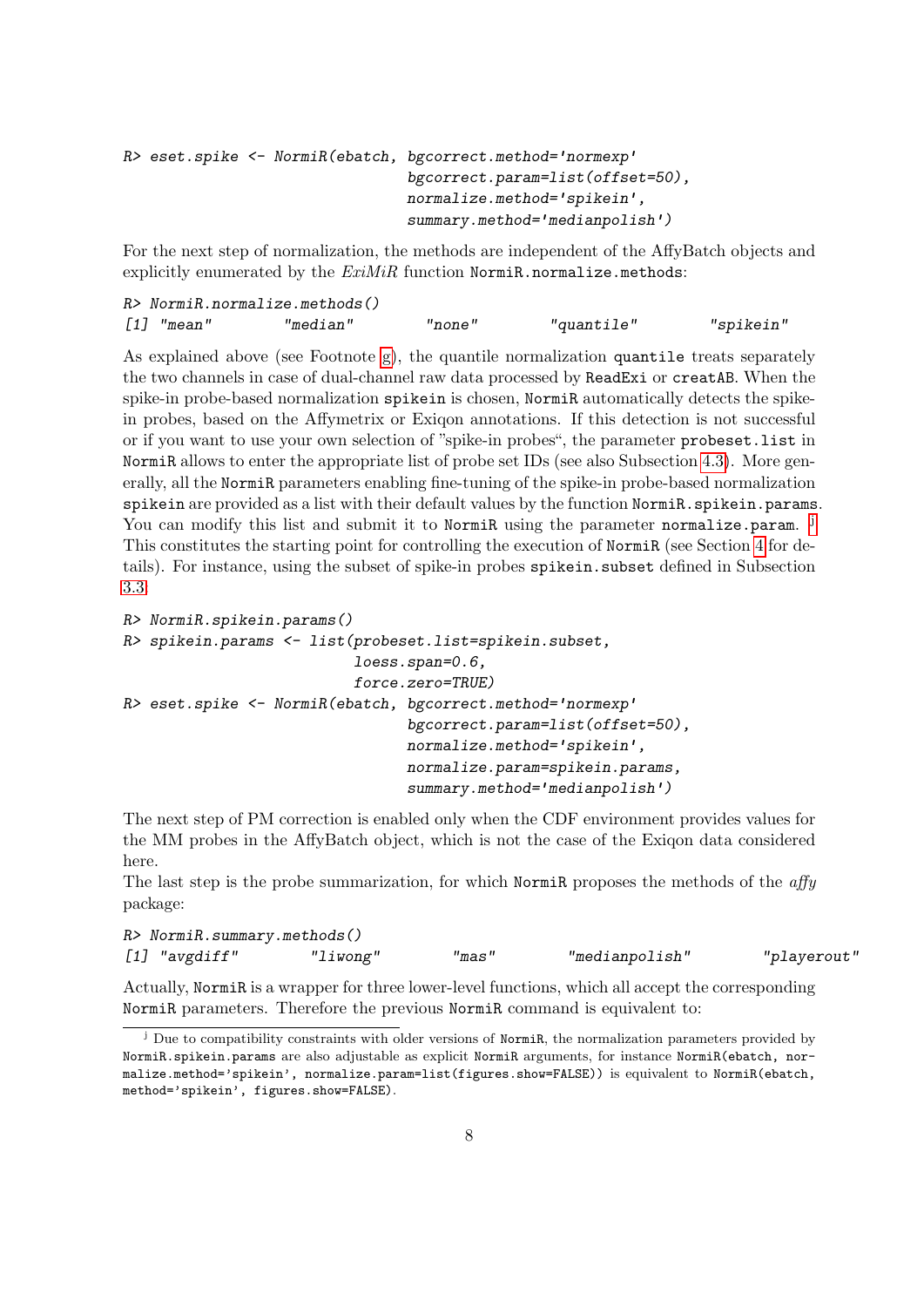```
R> ebatch.tmp <- bg.correct.miR(ebatch, bgcorrect.method='normexp',
                                            bgcorrect.param=list(offset=50))
R> ebatch.tmp <- norm.miR(ebatch.tmp, normalize.method='spikein',
                                      normalize.param=spikein.params)
R> eset.spike <- summarize.miR(ebatch.tmp, summary.method='medianpolish')
```
Separating the normalization steps allows to more efficiently search the most appropriate parameters for the spike-in probe-based normalization without running the time-consumming summarization step at every attempt (see Section [4](#page-8-0) for details).

The low-level summary function summarize.miR can also be run in combination with createAB in order to summarize a MAList object obtained with a normalization method of the limma package (see Figure [1\)](#page-1-0). For instance, using the RGList object defined in Subsection [3.3:](#page-5-0)

```
R> MAList.tmp <- normalizeWithinArrays(RGList, method='loess')
R> MAList <- normalizeBetweenArrays(MAList.tmp, method='Rquantile')
R> obatch <- createAB(MAList)
R> oset.rrma <- summarize.miR(obatch, summary.method='medianpolish')
```
# <span id="page-8-0"></span>4 Troubleshooting and fine-tuning options

ExiMiR provides several functionalities to ensure a safe application of the spike-in probe-based normalization. This section first describes the control figures generated during the execution of the NormiR function (Subsection [4.1\)](#page-8-1). They allow to identify the problems that may arise when applying  $ExiMiR$ . Subsection [4.2](#page-10-0) will help understanding their origin and deciding whether to still use  $ExiMiR$  (with different parameters) or to switch to another method like median normalization. The fine-tuning options offered by  $ExiMiR$  are explained in Subsection [4.3.](#page-12-0)

#### <span id="page-8-1"></span>4.1 Control figures

In order to follow the execution of the spike-in probe-based normalization implemented in NormiR, a series of three control figures are generated for each channel of the input data. They allow to confirm the successful application of the normalization method but also to detect possible anomalies, that can be then treated with the options described in Subsection [4.3.](#page-12-0) This feature runs by default and can be deactivated by setting figures.show=FALSE in NormiR.

The three control figures generated for the Hy3 channel of the Exiqon example from Subsections [2.2](#page-2-2) and [3.2](#page-4-0) are briefly described hereafter. For more details see [\[1\]](#page-16-0).

Correction of the spike-in probe set intensities The four panels in Figure [2](#page-9-0) show the successive steps in removing the array-dependent biases from the spike-in probe set intensities. A meaningful application of NormiR indeed requires that the spike-in probe set intensities display coherent deviations across the arrays of the experiment. Such a behavior manifests itself by roughly parallel curves on the upper-left panel and by collapsing ones on the upper-right panel. The normalization correction consists first in subtracting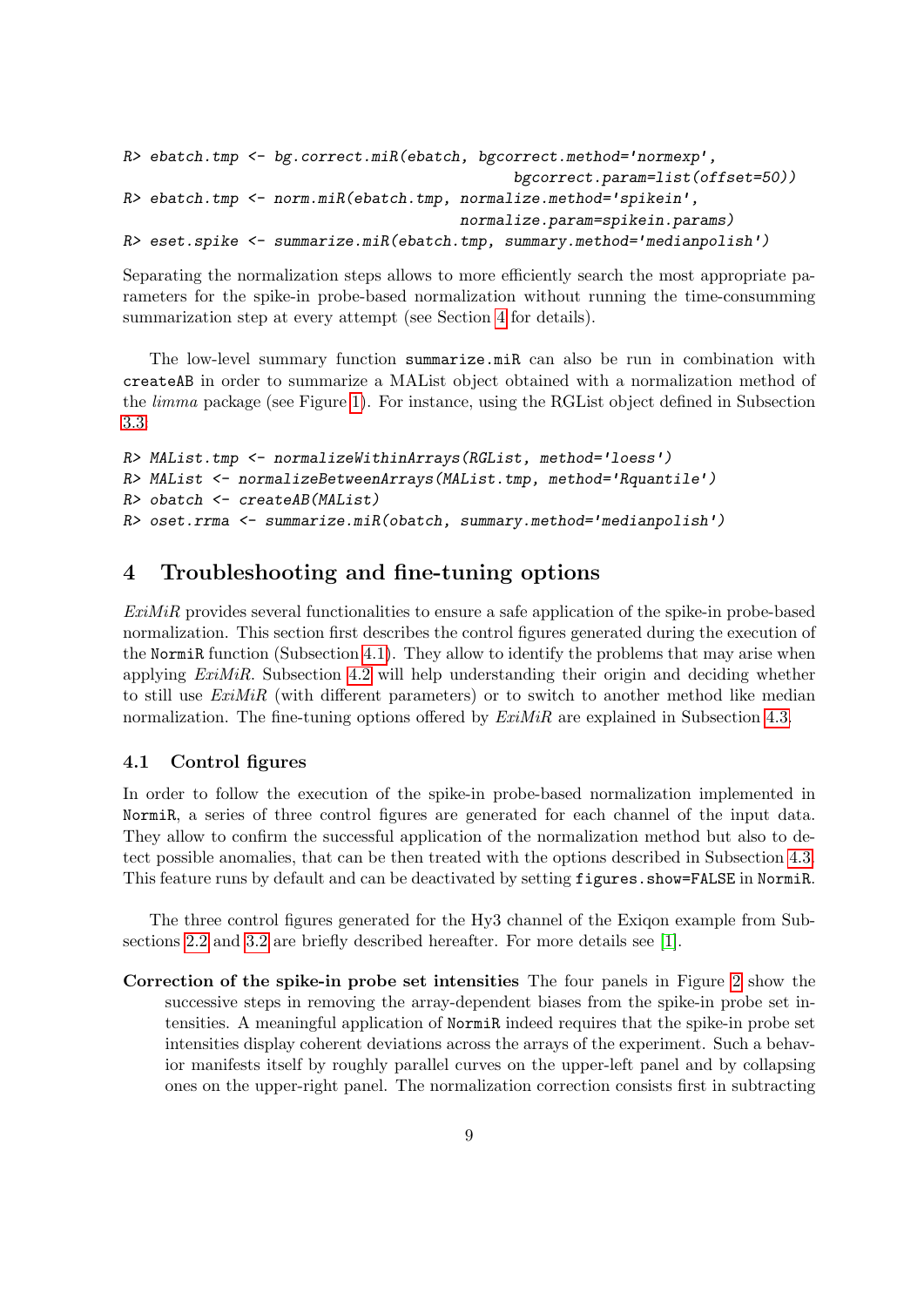

<span id="page-9-0"></span>Figure 2: Correction of the spike-in probe set intensities (Hy3 channel)

this common variance (lower-left panel) and second in transforming back to the original intensity range (lower-right panel). Correcting the curves is proved efficient when the final ones appear 'straighter' than the initial ones.

Performance of the spike-in probe set intensity correction Figure [3](#page-10-1) contains two measures for quantitatively assessing the performance of the spike-in probe set intensity correction used by NormiR. The upper panel shows a heatmap of the Pearson correlations between the array-dependent raw intensities of the spike-in probe sets, i.e. between the curves displayed on the upper-left panel of Figure [2.](#page-9-0) If the values are globally larger than 0.5, then the array-dependent biases are sufficiently coherent and applying NormiR is justified. The lower panel displays the variance ratio of the spike-in probe sets intensities before and after the correction. They correspond to the curves in the upper-left and lower-right panels of Figure [2.](#page-9-0) If these ratios are sufficiently low, then the NormiR approach was effective.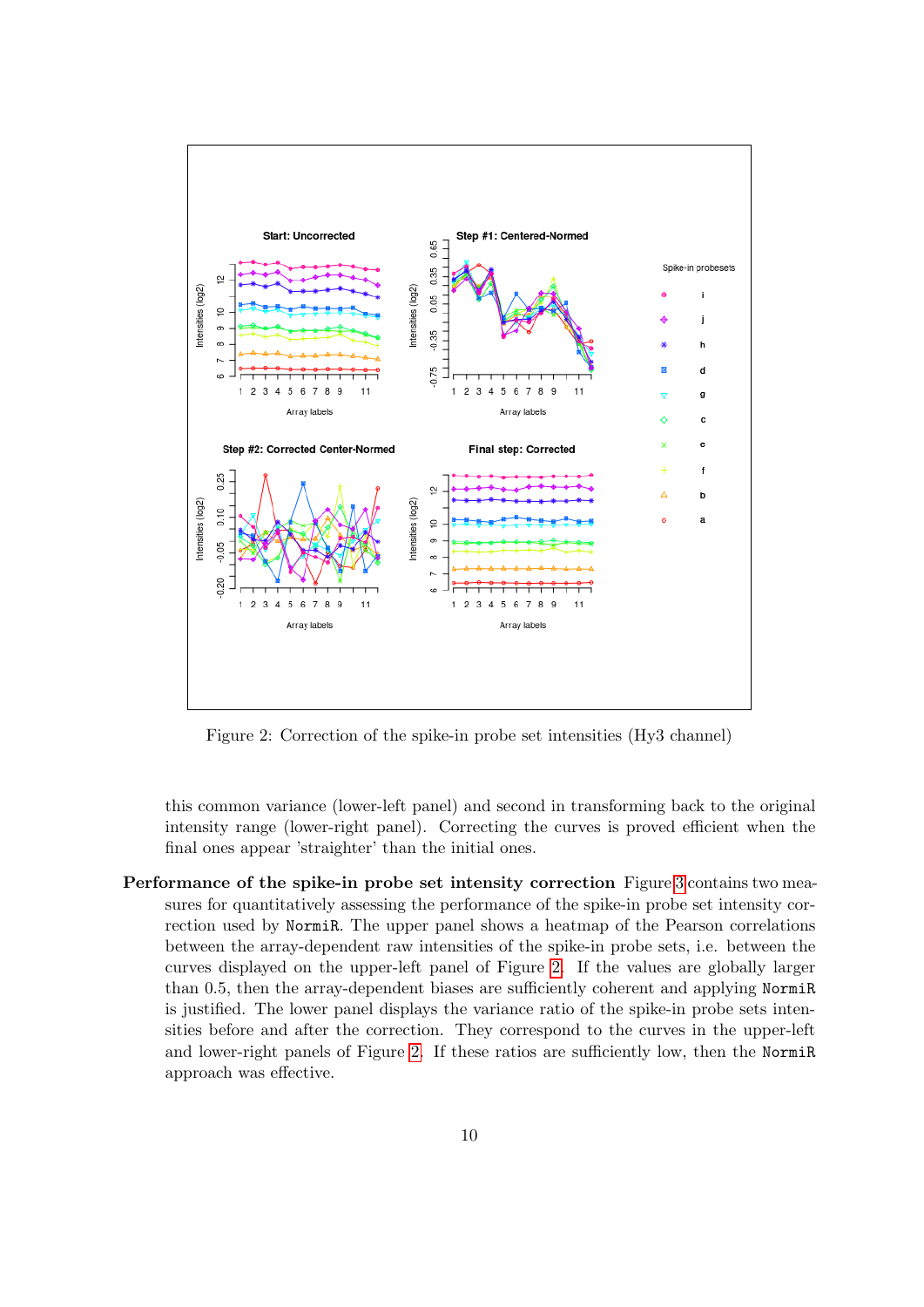

<span id="page-10-1"></span>Figure 3: Performance of the spike-in probe set intensity correction (Hy3 channel)

Intensity-dependent correction functions for all probes Figure [4](#page-11-0) displays the intensity and array dependent correction functions that NormiR applies to all miRNA probes to perform the normalization. It is constructed based on the spike-in probe corrections, already shown on Figures [2](#page-9-0) and [3.](#page-10-1) Several requirements are necessary to ensure a stable coverage of the whole range of probe intensities measured on the array. ExiMiR automatically performs checks to prevent critical situations where its meaningful application is not guaranteed. Sometimes the constructed correction functions do not look good, even if NormiR ran smoothly. Dealing with such situations is also described in Section [4.3](#page-12-0) below.

#### <span id="page-10-0"></span>4.2 Possible problems

The application of  $ExIMiR$  fundamentally assumes that the spike-in probes capture the greatest part of the between-array technical variability in the miRNA expression data. This is normally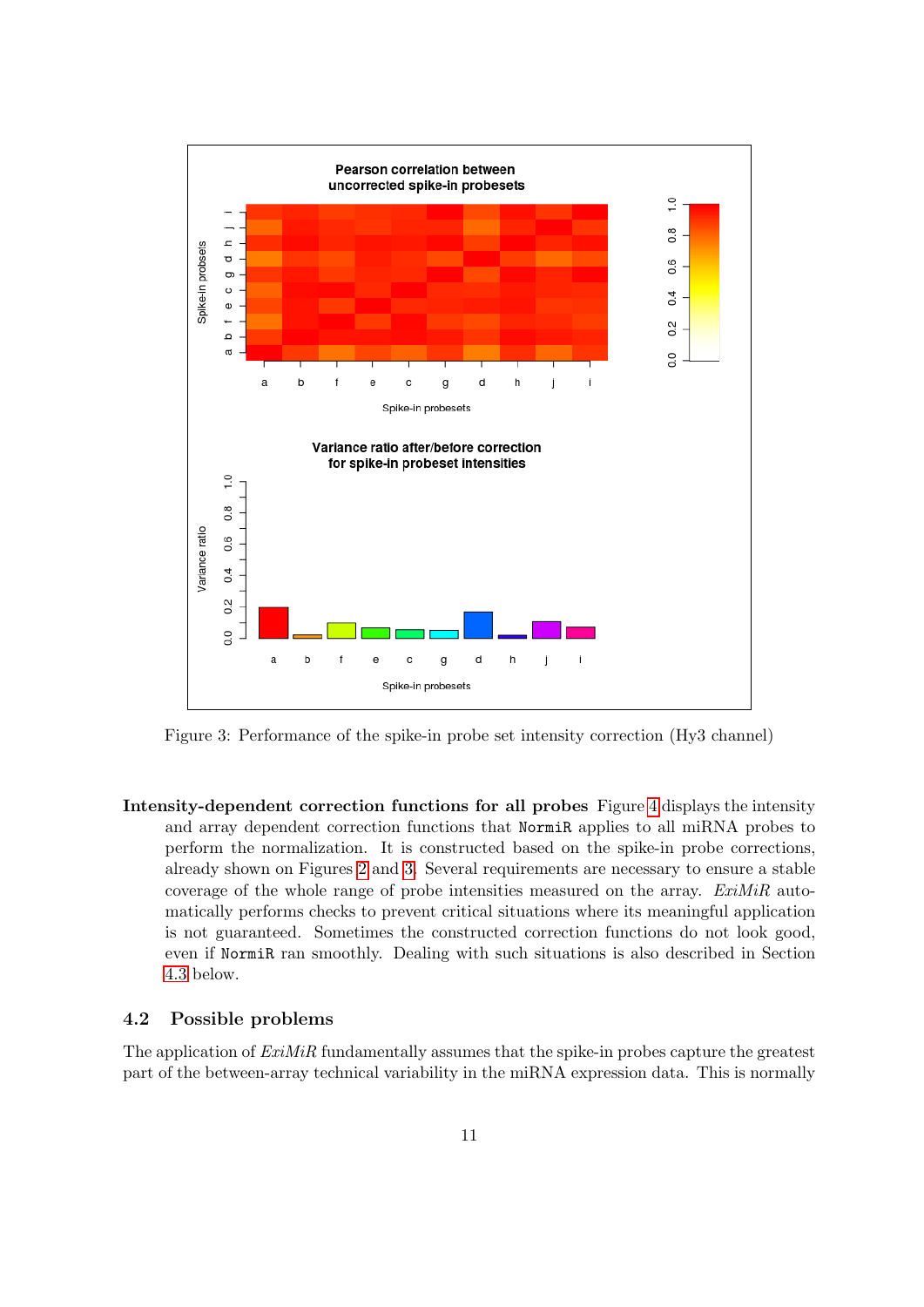

<span id="page-11-0"></span>Figure 4: Intensity-dependent correction functions (Hy3 channel)

the case when the processing of the RNA samples prior to the addition of the spike-in RNAs is suitably standardized and controlled. If this condition is satisfied, then  $ExiMiR$  requires three features from the spike-in control probes to be meaningfully applied, see [\[1\]](#page-16-0). These features are automatically tested by the software. In case of failure, median normalization is used instead of spike-in probe-based method. However the threshold values used in these tests can be changed to force the application of the spike-in probe-based method. Its consequences can then be investigated on the control figures described in Subsection [4.1](#page-8-1) to decide whether the application of ExiMiR was justified or not. Other problems like annotation conflicts are also supported by  $ExiMiR$ .

Here is the list of the problematic situations covered by  $ExiMiR$ , arranged by potential order of appearance.

Incompatibility between GAL and TXT files If the array annotation contained in the GAL file is not compatible with the one contained in the TXT files, or if there is no GAL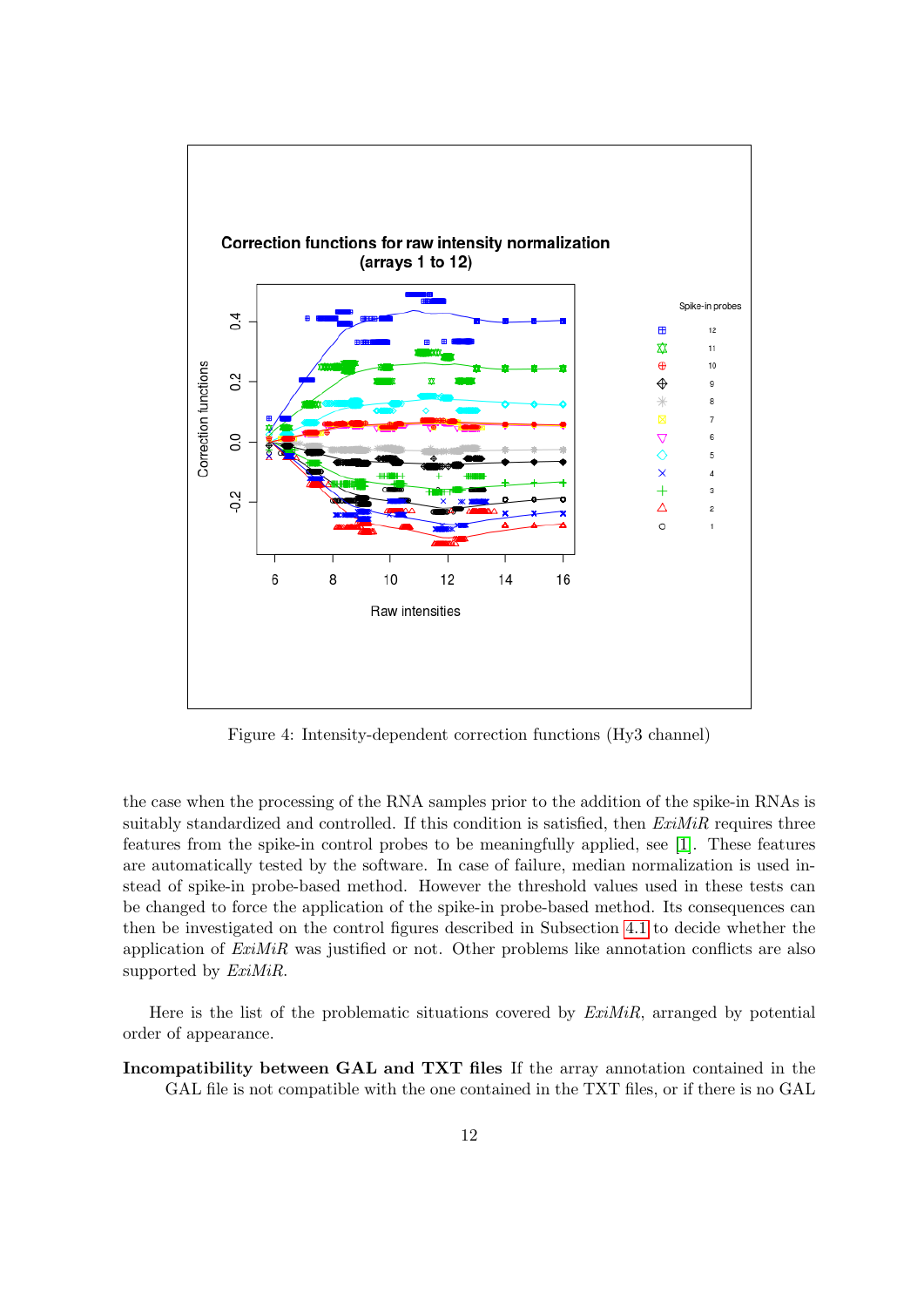file available, then ReadExi directly generates a default galenv environment from the annotation contained in the TXT files.

- Insufficient coherence between spike-in probe sets If the raw intensities of the spike-in probe sets are not sufficiently coherent across the arrays of the experiment, i.e. if the mean of the off-diagonal elements of the Pearson correlation matrix shown on the upper panel of Figure [3](#page-10-1) is smaller than 0.5, then a median normalization is applied. The value can be changed by using the min.corr of NormiR.
- Specificity of the spike-in probeset intensities If the spike-in probeset intensities are not specific, i.e. if the intensity ranges covered by the probes mapping to the same probe sets are too large, then computing the intensity-dependent correction functions from Figure [4](#page-11-0) becomes problematic. The intensity-independent median normalization is preferred in this case. The NormiR parameter max.log2span can be changed to allow for probeset intensity ranges larger than the default value 1.
- Insufficient coverage of the probe intensity range If the range [∼6,∼16] of all array probe intensities is not appropriately covered by the spike-in probe intensities, then computing the intensity dependence of the correction functions from Figure [4](#page-11-0) becomes unstable. The NormiR parameter cover.int tests the size of the largest intensity interval between two consecutive spikes. Its default value is  $1/3$ . The NormiR parameter cover. ext tests the minimal ratio between the intensity range covered by the spike-in probes and the one covered by all probes on the array. Its default value is  $1/2$ . These two values can be changed but an eye must be kept on their consequences on the correction functions from Figure [4,](#page-11-0) since the latter are not explicitly tested by  $ExiMiR$ . The NormiR options for computing these correction functions are explained in Subsection [4.3](#page-12-0) below.

#### <span id="page-12-0"></span>4.3 NormiR options for computing the correction functions

The results for the spike-in probe-based correction functions displayed on Figure [4](#page-11-0) are not tested automatically by  $ExiMiR$  and might not be entirely satisfactory. This might be due to multiple reasons, ranging from inhomogeneous affinities across the spike-in probe sets to an inappropriate coverage of the probe intensity range.  $ExiMiR$  offers the possibility of fine-tuning the parameters used by NormiR to improve the stability of the correction functions (see also Subsection [3.4](#page-6-0) for command line examples).

- Selection of the spike-in probes If the control figures show that only a subset of the spikein probe sets displays the appropriate behavior, it can be manually selected for the calculation of the correction functions. Set the NormiR parameter probeset.list to the list of the appropriate spi[k](#page-12-1)e-in probe sets IDs.  $\frac{k}{\epsilon}$
- Overall LOESS smoothing If the correction functions 'wiggle' too much, the NormiR parameter loess.span can be set to higher values to better smooth the resulting curves. By default, it takes the value 5/(number of spike-in probe sets), e.g. 5/10 in the Exiqon

<span id="page-12-1"></span>k Actually probeset.list allows to select any set of probe set IDs and tentatively run NormiR. However, the safeguarding strategy implemented in NormiR prevents inappropriate choices of "spike-in probes".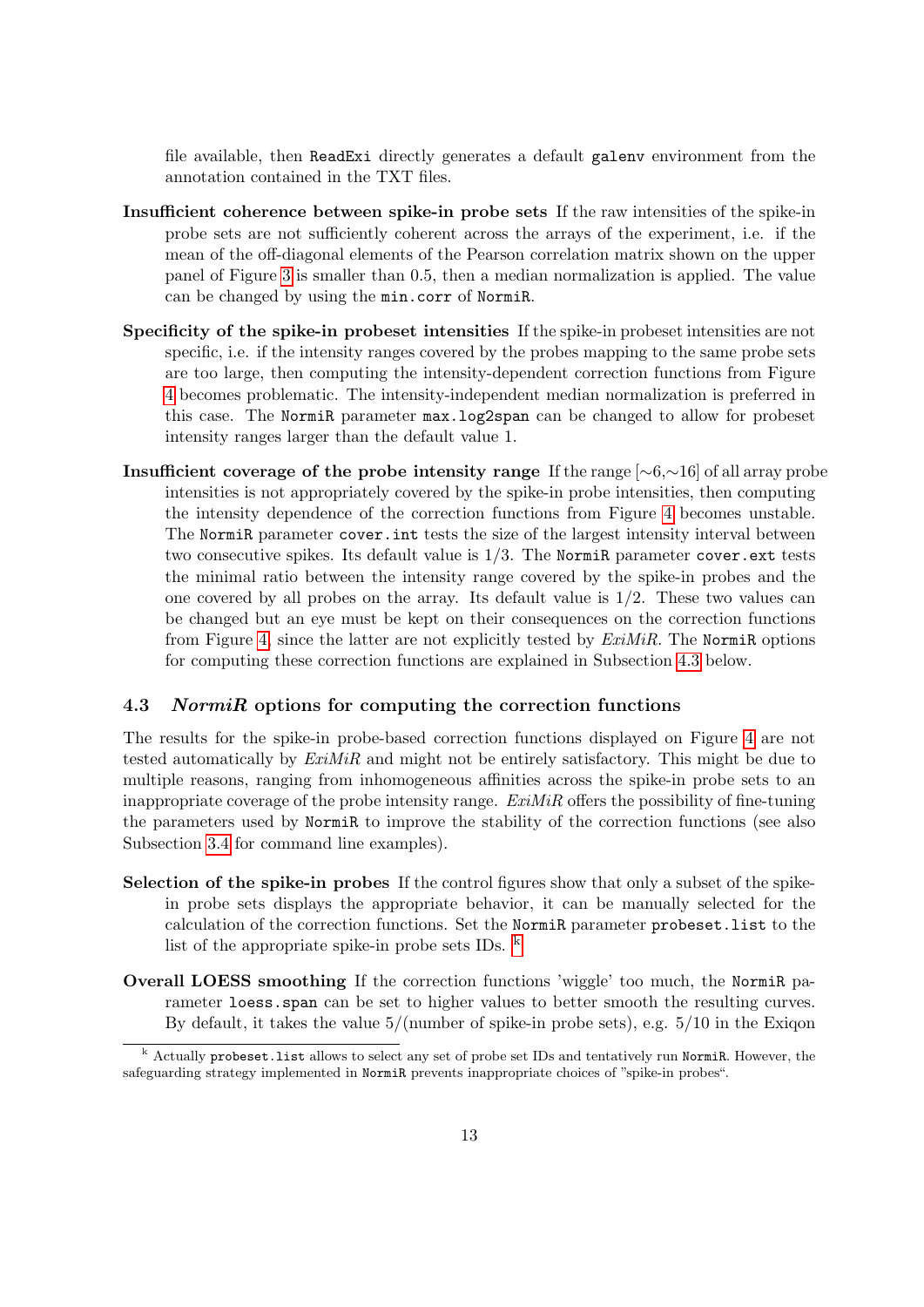case. In the extreme cases of values close to 1, the intensity dependence of the correction is lost and the results become very similar to a mean or a median normalization.

- Low-intensity stabilization If one correction function change its sign in the low intensity range, then an inclusion into the LOESS smoothing of a zero value at the intensity minimum will prevent this feature. Set the NormiR parameter force.zero to TRUE to activate this functionality.
- High-intensity extrapolation It often occurs that the largest spike-in probeset intensities are lower than the largest probe intensities on the array. In this case NormiR needs to include extrapolated values into the LOESS smoothing in order to compute the correction functions in the high-intensity range. Fortunately this step is quite stable thanks to the fact that high intensity values are less noisy. By default NormiR uses the mean of the correction values of two spike-in probe sets with the largest intensities. The parameter extrap.points allows to change the number of spike-in probe sets used in the extrapolation and extrap.method determines the extrapolation method.

# <span id="page-13-0"></span>5 Concrete example with provided data

ExiMiR provides datasets that allows one to test the functions described in this vignette. The test data are in the R objects obtained as described in Section [2.](#page-2-0) They can be used as follows, which reproduces the commands explained in Section [3.](#page-2-3)

## <span id="page-13-1"></span>5.1 Affymetrix

Start by loading the  $ExiMiR$  package and the AffyBatch object, which includes the appropriate annotation environment and corresponds to the data described in Section [2.1:](#page-2-1)

```
> library(ExiMiR)
> data(GSE19183)
```
Apply the RMA quantile normalization on the AffyBatch object GSE19183 to create the ExpressionSet object eset.rma containing the normalized data:

```
> library(affy)
> eset.rma <- expresso(GSE19183, bgcorrect.method='rma',
+ normalize.method='quantiles',
+ pmcorrect.method='pmonly',
+ summary.method='medianpolish')
background correction: rma
normalization: quantiles
PM/MM correction : pmonly
expression values: medianpolish
background correcting...
The downloaded source packages are in
       \tilde{a} \tilde{A} \tilde{Y}/\text{tmp/RtmpIr2uei/downloaded_packages}\tilde{a}\tilde{A}\tilde{Z}
```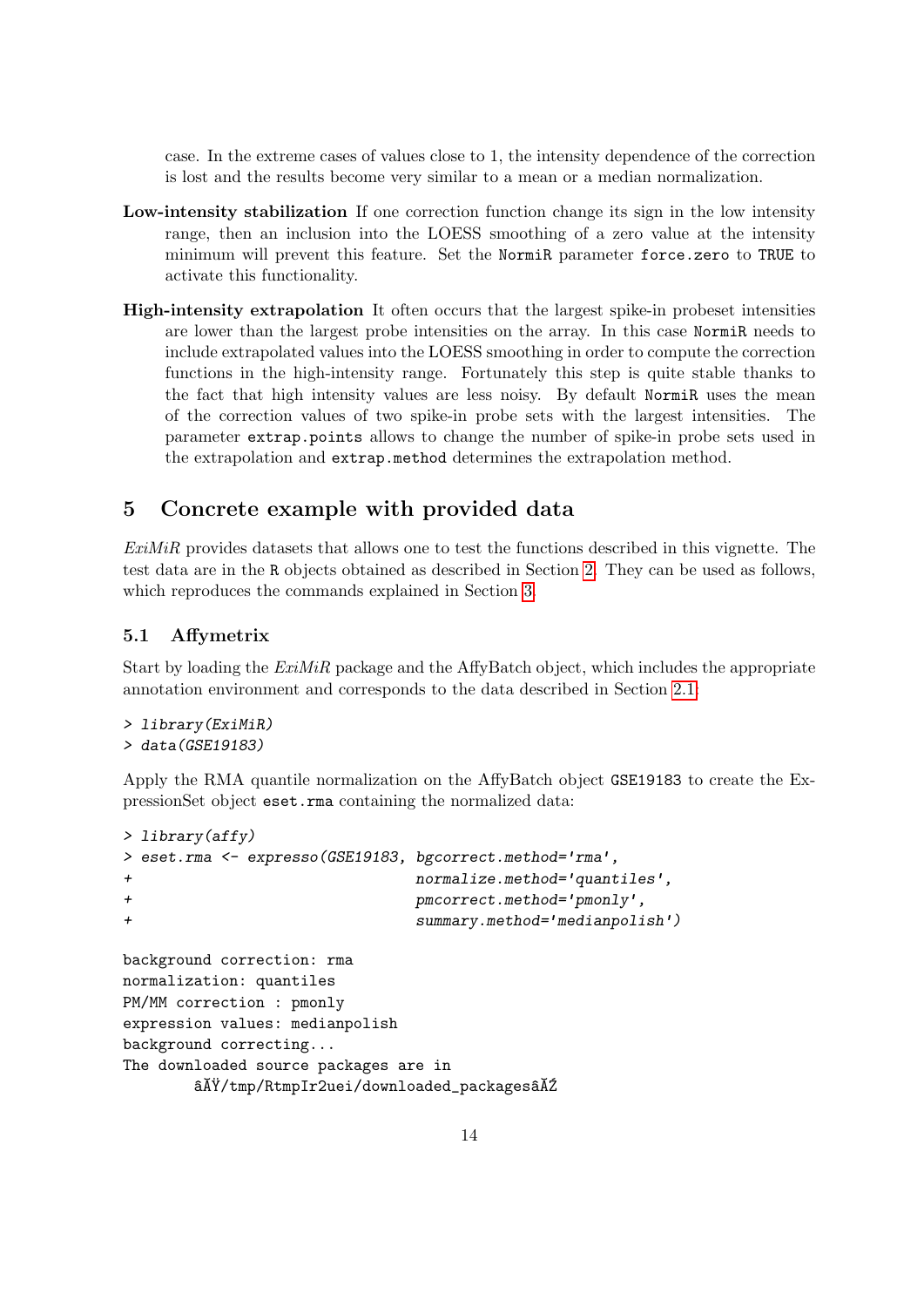```
done.
normalizing...done.
7815 ids to be processed
| |
|####################|
```
>

The spike-in probe-based normalization implemented in  $ExiMiR$  can be applied similarly:

```
> eset.spike <- NormiR(GSE19183, bgcorrect.method='rma',
+ normalize.method='spikein',
+ normalize.param=list(figures.show=FALSE),
+ pmcorrect.method='pmonly',
+ summary.method='medianpolish')
7815 ids to be processed
| |
|####################|
```
As explained at the end of Section [3.1,](#page-3-0) the spike-in probe-based normalization method implemented in NormiR can not be applied with its default settings. Use the figures.show=TRUE option to diagnose graphically the problem (see Section [4.1\)](#page-8-1). The safeguarding strategies are described in Section [4.2](#page-10-0) and the NormiR options described in Section [4.3.](#page-12-0) Here NormiR cannot be satisfactorily applied to GSE19183 because the spike-in probe intensities do not appropriately cover the intensity range of all the array probes.

#### <span id="page-14-0"></span>5.2 Exiqon

Load the ExiMiR package, the GAL annotation environment and the AffyBatch objects corresponding to the data described in Section [2.2:](#page-2-2)

```
> library(ExiMiR)
> data(galenv)
> data(GSE20122)
```
Apply the RMA quantile normalization on the AffyBatch object GSE20122, using the rma option background=FALSE as recommended by a recent study[\[4\]](#page-16-3). This creates the ExpressionSet object eset.rma containing the normalized data:

```
> eset.rma <- NormiR(GSE20122, bg.correct=FALSE,
+ normalize.method='quantile',
+ summary.method='medianpolish')
1992 ids to be processed
| |
```
|####################|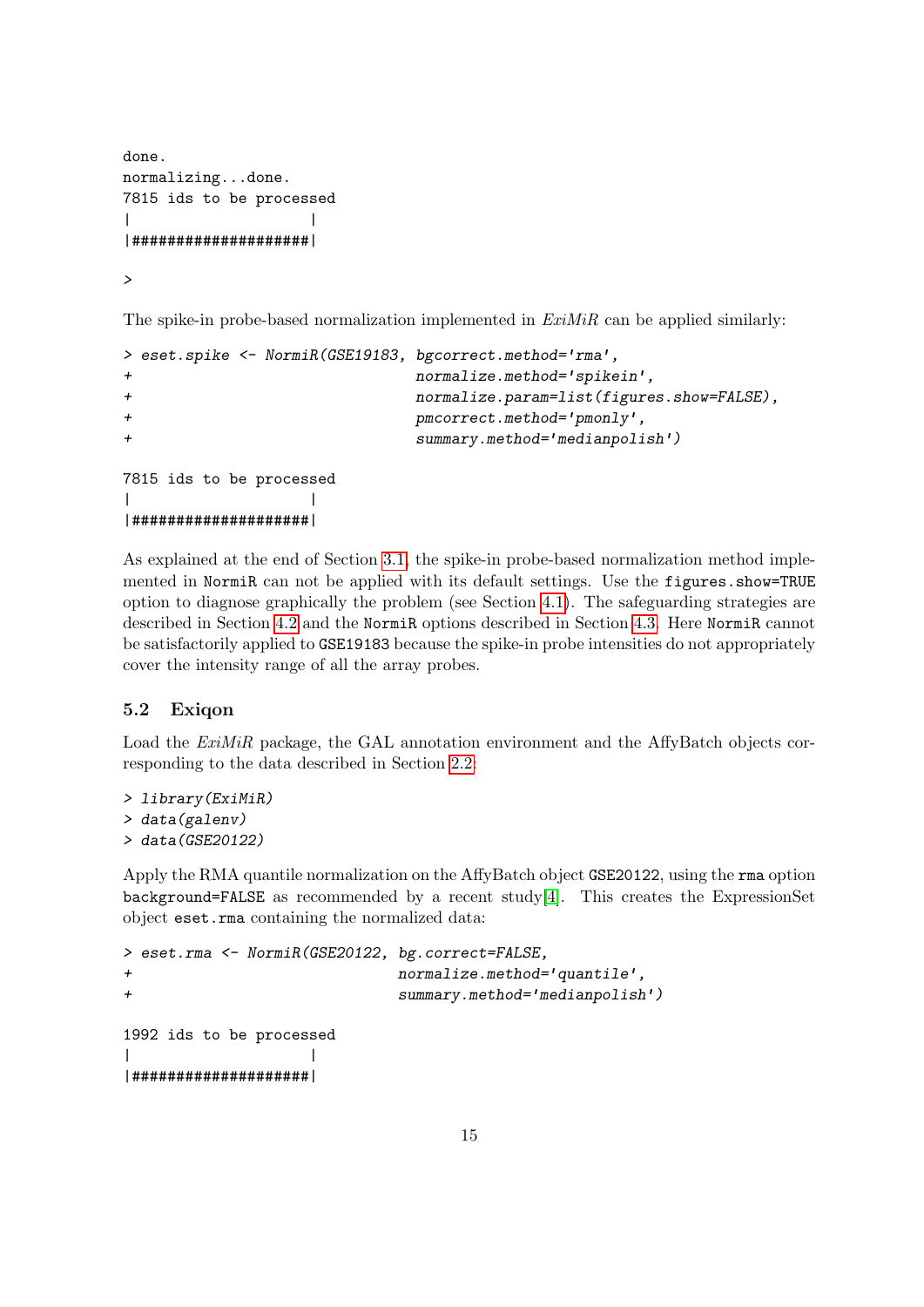The spike-in probe-based normalization implemented in  $ExiMiR$  is applied as follows:

```
> eset.spike <- NormiR(GSE20122, bg.correct=FALSE,
+ normalize.method='spikein',
+ normalize.param=list(figures.show=FALSE),
+ summary.method='medianpolish')
1992 ids to be processed
| |
|####################|
```
To obtain the same control figures as the ones displayed in Section [4.1,](#page-8-1) use the NormiR option figures.show=TRUE.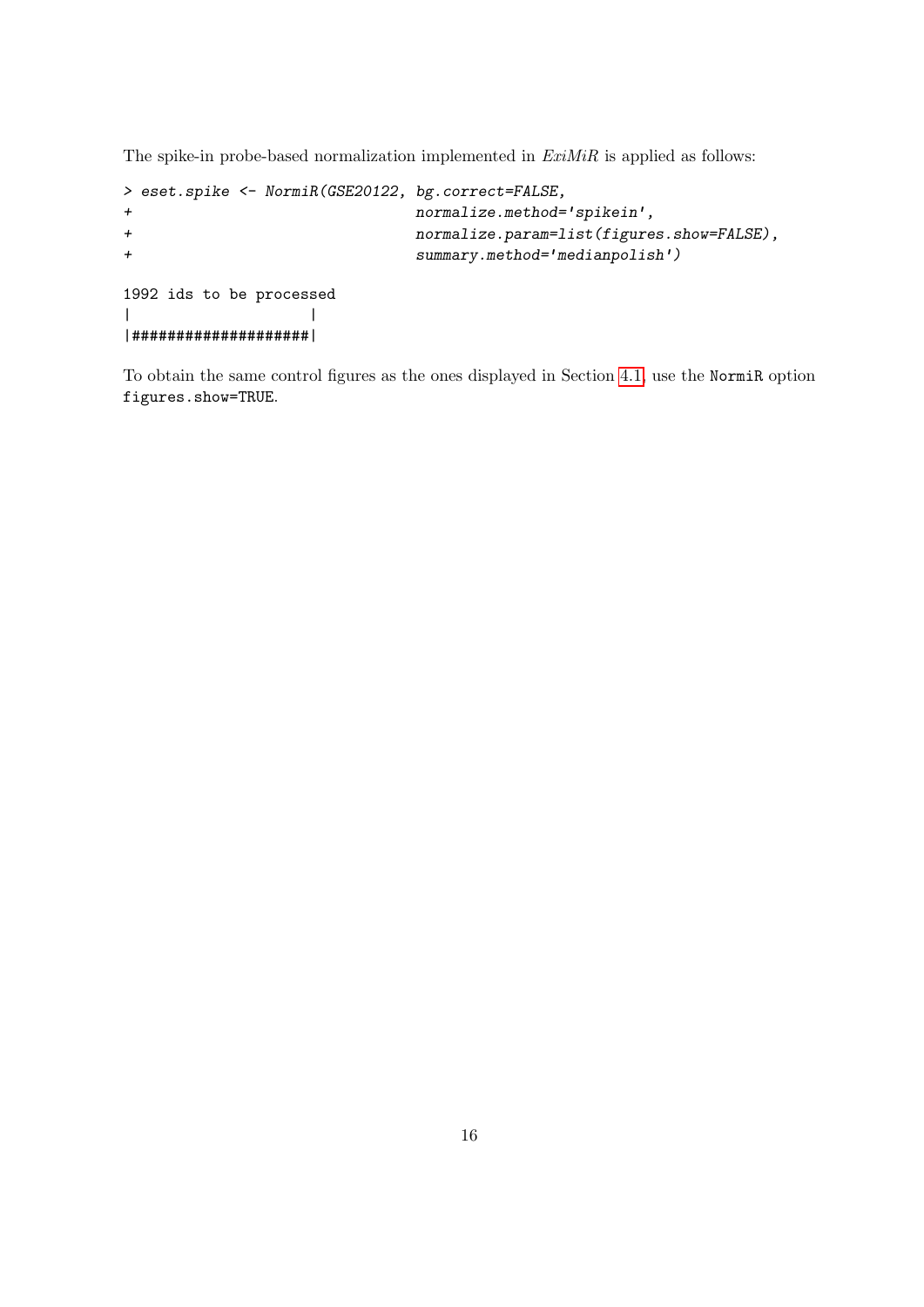# References

- <span id="page-16-0"></span>[1] Sewer A et al., to be published.
- <span id="page-16-1"></span>[2] Sarkar D et al., Quality assessment and data analysis for miRNA expression arrays, Nucleic Acids Research 2009, 37(2).
- <span id="page-16-2"></span>[3] Irizarry RA et al., Biostatistics 2003, 4(2).
- <span id="page-16-3"></span>[4] López-Romero P et al., Procession of Agilent microRNA array data, BMC Research Notes 2010, 3:18.